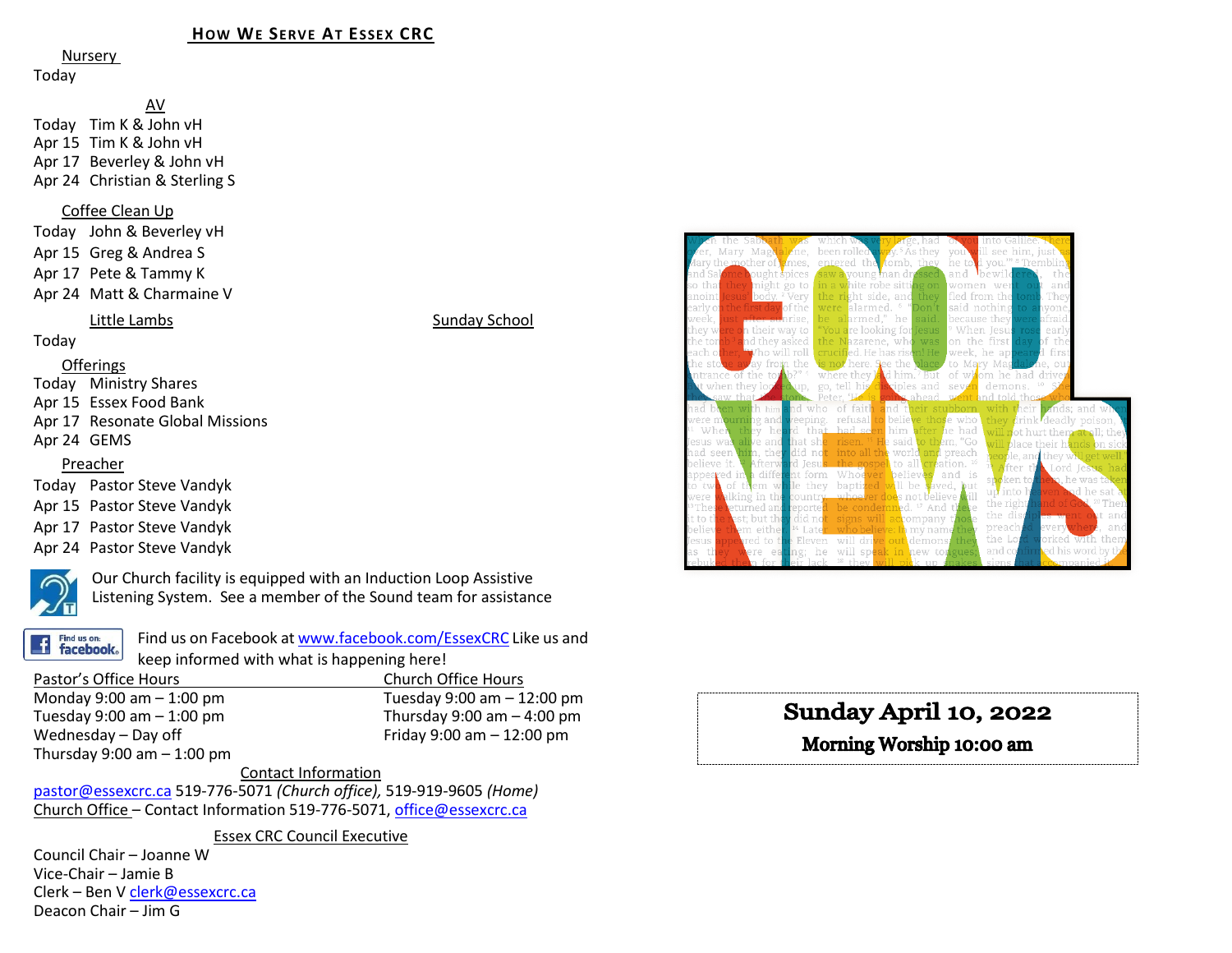# **SUNDAY APRIL 10, 2022**

Welcome to everyone either here in-person or online to our worship service this morning, especially if you are a guest with us.

Our Church Family

Keep those family members and friends in prayer as they endure with various health issues **Jack D**, **Melissa D**, **Lea H, Anna R, Gerry S, Wilma W, Johanna W** along with our elderly in care homes or those receiving extra support (**Pete & Betty A**, **CoryB**, **DinyK, Nick KSr,John O**and **AnnaP**).

#### BIRTHDAY GREETINGS

Congratulations to Wilma W (Tues), Pacey B (Wed) and Tina S (Sat). May the Lord bless you!

# A WORD OF PRAISE AND THANKSGIVING

We give thanks to God for the dedicated and skilled medical team at Erie Shores Health care, that performed the very successful surgery. It is hoped that Betty will be home before the weekend, to begin several weeks of healing and regaining strength. Thank you for your prayers and support during this time. *Betty and Homer V*

What is Happening This Week

10:00 am – Sunday of Lent Morning Worship with Pastor Steve Vandyk in-person or online at Facebook/Essex CRC.

Connection Corner – Sunday at 11:30 am

Youth Movie Time – Sunday at 11:30 am

GEMS & Cadets – Monday at 6:30 pm

Connection Corner – Monday at 7:00 pm on Zoom

Catechism – Tuesday at 7:00 pm

Connection Corner - Wednesday at 10:00 am

Connection Corner – Wednesday 7:00 pm at the home of Andrea S

Youth Connection Corner – Wednesday at 7:00 pm on Zoom

Good Friday Service – Friday at 10:00 am

Connection Corner – Saturday at 9:00 am in the Cadet Garage

Next Easter Sunday April 17, 2022

10:00 am – Easter Sunday Morning Worship with Pastor Steve Vandyk inperson or online at Facebook/EssexCRC.

Weekly Offerings

# Today's offerings are for the **FINANCIAL MINISTRY PLAN** and **MINISTRY SHARES**

This offering will provide dollars to fund programs that enable churches to send missionaries around the world, start new churches, train pastors and leaders, use media to spread the gospel and much more.

Good Friday offering is for Essex Food Bank.

# Easter Sunday April 17 offering is for Resonate Global Missions.

Spread the Gospel! Double Your Gift – Resonate Global Mission is working to help your church spread the gospel in your community. You can help provide hope and transform lives—and double your gift—by giving to our special campaign at [www.resonateglobalmission.org/MatchMyGift](http://www.resonateglobalmission.org/MatchMyGift) Any amount you give will be matched dollar for dollar!

# TUESDAY MORNING COFFEE BREAK

We have decided to stop our Tuesday morning Coffee Break bible study for now and hope to begin again in the fall. We invite anyone with new ideas and an interest in a Ladies bible study at the church to contact Florence J.

# GET INSPIRED THIS SUMMER

Join us August 4-6 in Tinley Park, near Chicago for Inspire 2022. Be refreshed by three days of speakers, worship, workshops, prayer, and fellowship with CRC members from across the continent. **Register now for the early bird rate, and gather five or more from one church to get the group rate!** Learn more at [www.crcna.org/inspire](http://www.crcna.org/inspire)

#### ATTENTION COUNSELORS, CADETS, AND PARENTS

Save the Date! The All Ontario Camporee will be held this year near Innerkip, Ontario from August 1-6, 2022. To register or find out more information check out the website[: www.camporee.ontariocadets.ca](http://www.camporee.ontariocadets.ca/) Hope to see you all this summer! ~AOC committee

# THANK YOU FROM WORLD RENEW

Thank you for extending God's love to our brothers and sisters in Christ around the world who have had to flee their homes because of conflict, persecution, or natural disaster. World Renew is grateful for your support that makes it possible for sponsorship groups to receive the support they need to assist refugee families to rebuild their lives in Canada. If you would like to learn more about how World Renew is answering God's call for justice and mercy in our world, please visit: [www.worldrenew.ca](http://www.worldrenew.ca/)